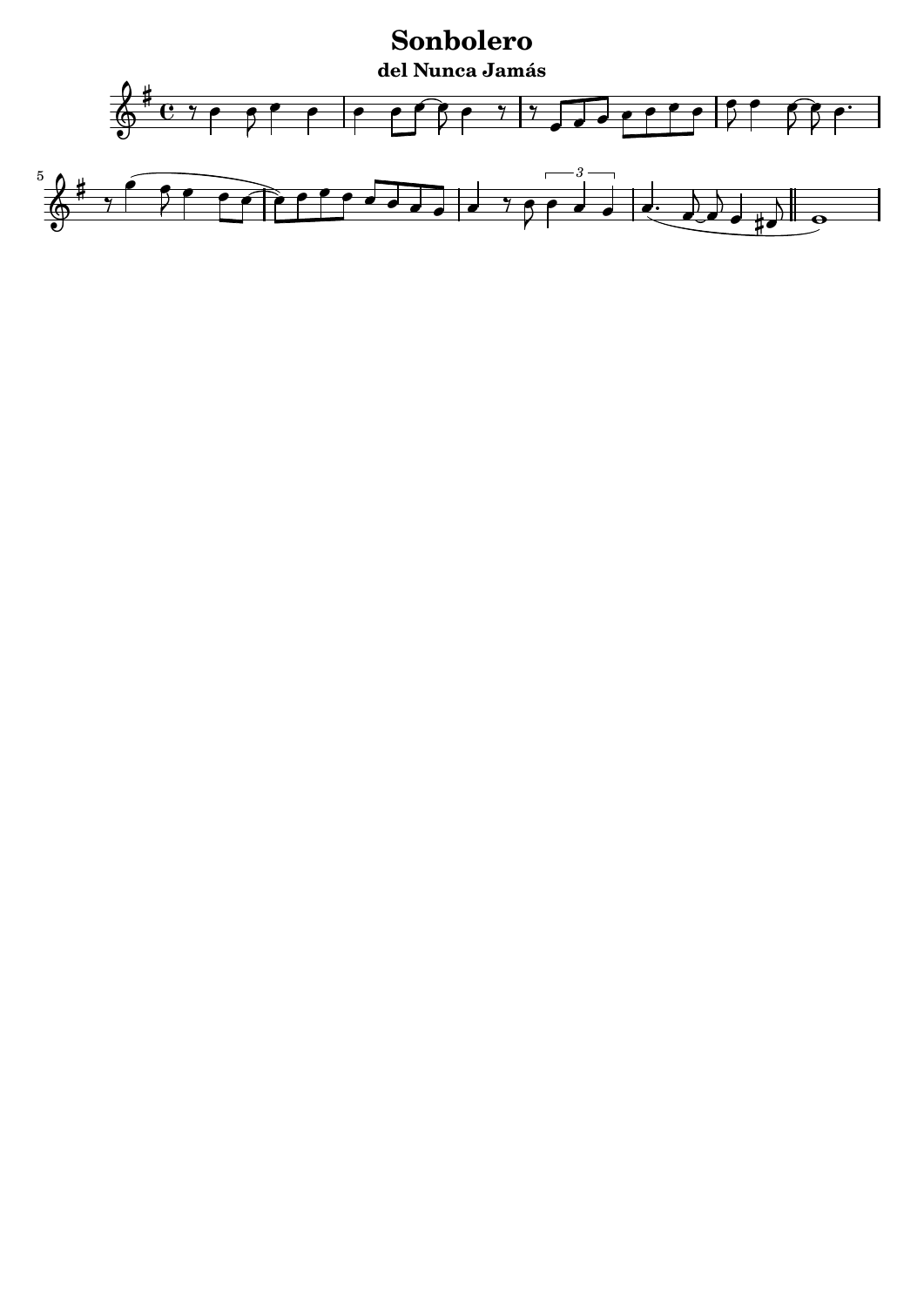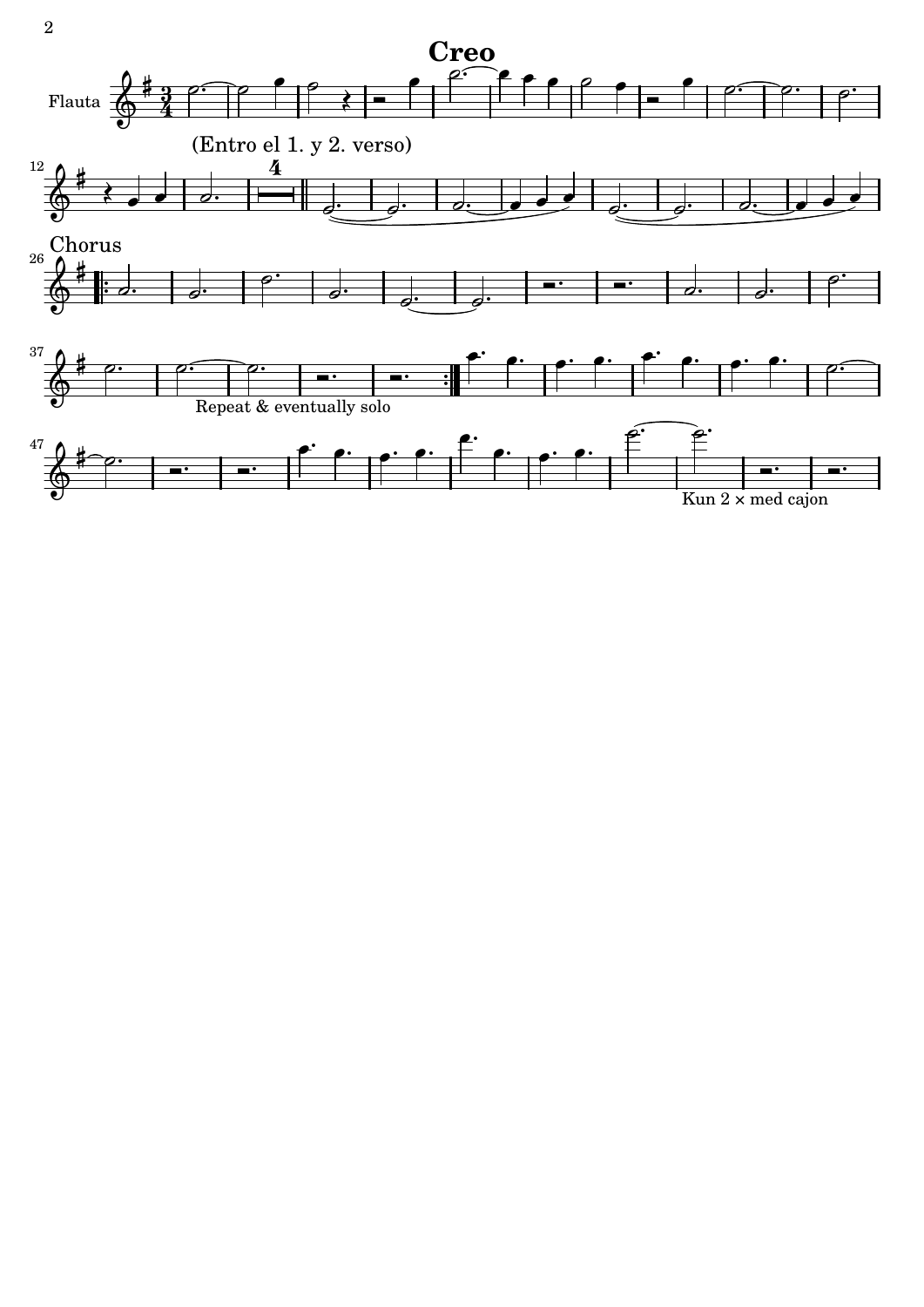#### Flauta 3 **Canto a un Sol Sostenido Flauta**

After verse 1: Bass + Kalimba Verse 2, after line 4: Guitar (pedal) At `America': Flute ( d - e low drones ) Interlude: flute + guitar melodia Verse 3 con guitar (flute in the end) flute melodija (solo) ++ shaman song Coda: Bass solo ( flute low d - e drone? )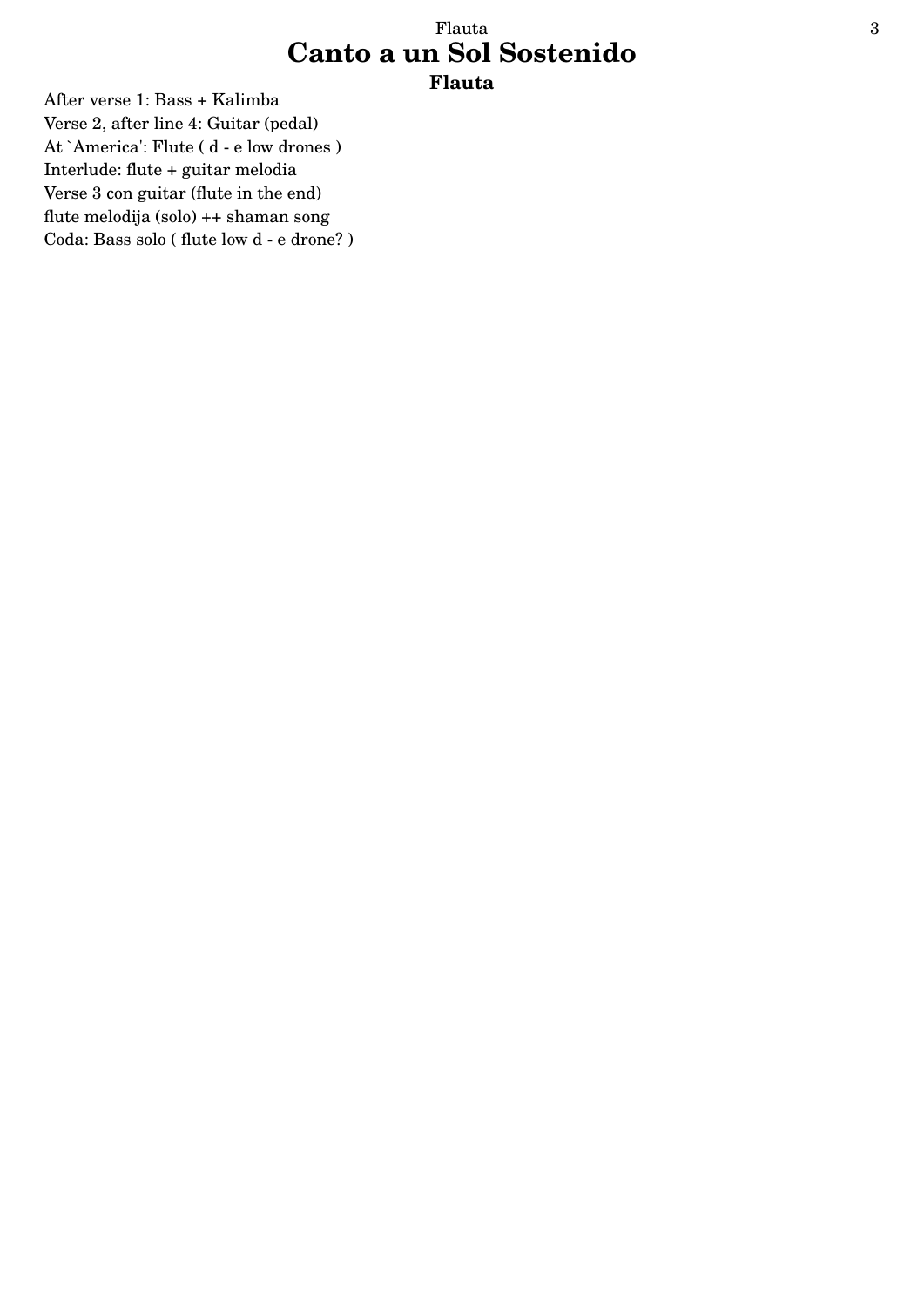### **perro dia**



melodija 2× (bas doubles 2d) [break sidste tone] 2 vers, omk melo 1× versomkvæd solo klarinet ==> pianissimo vers fællessolo 2× melodi som ender på sidste tone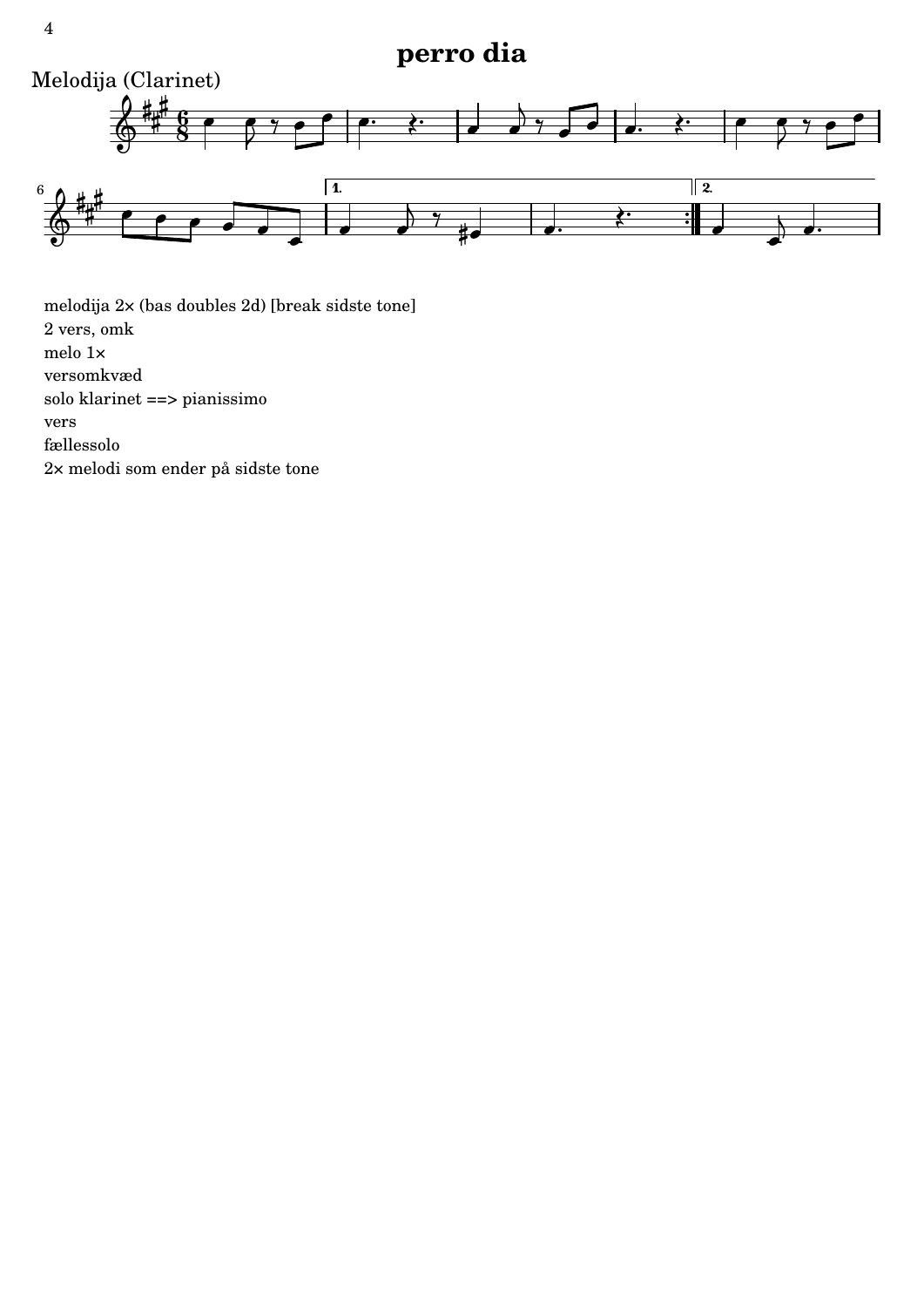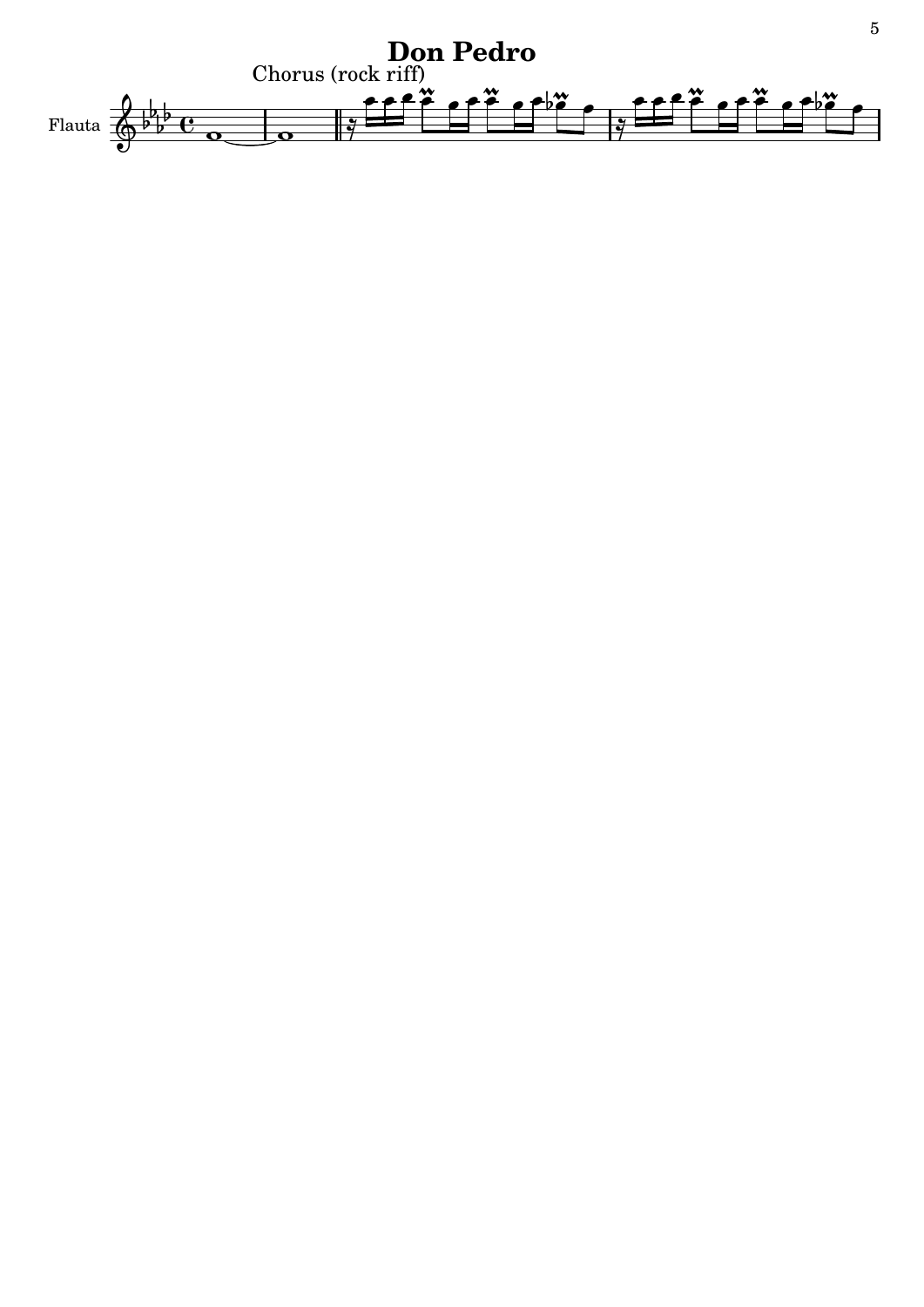# **El Corager de ser Pajero**

Intro with a few noises Verse - Choro - Rap Verse - Rap - Choro Solo Choro  $\times$  2

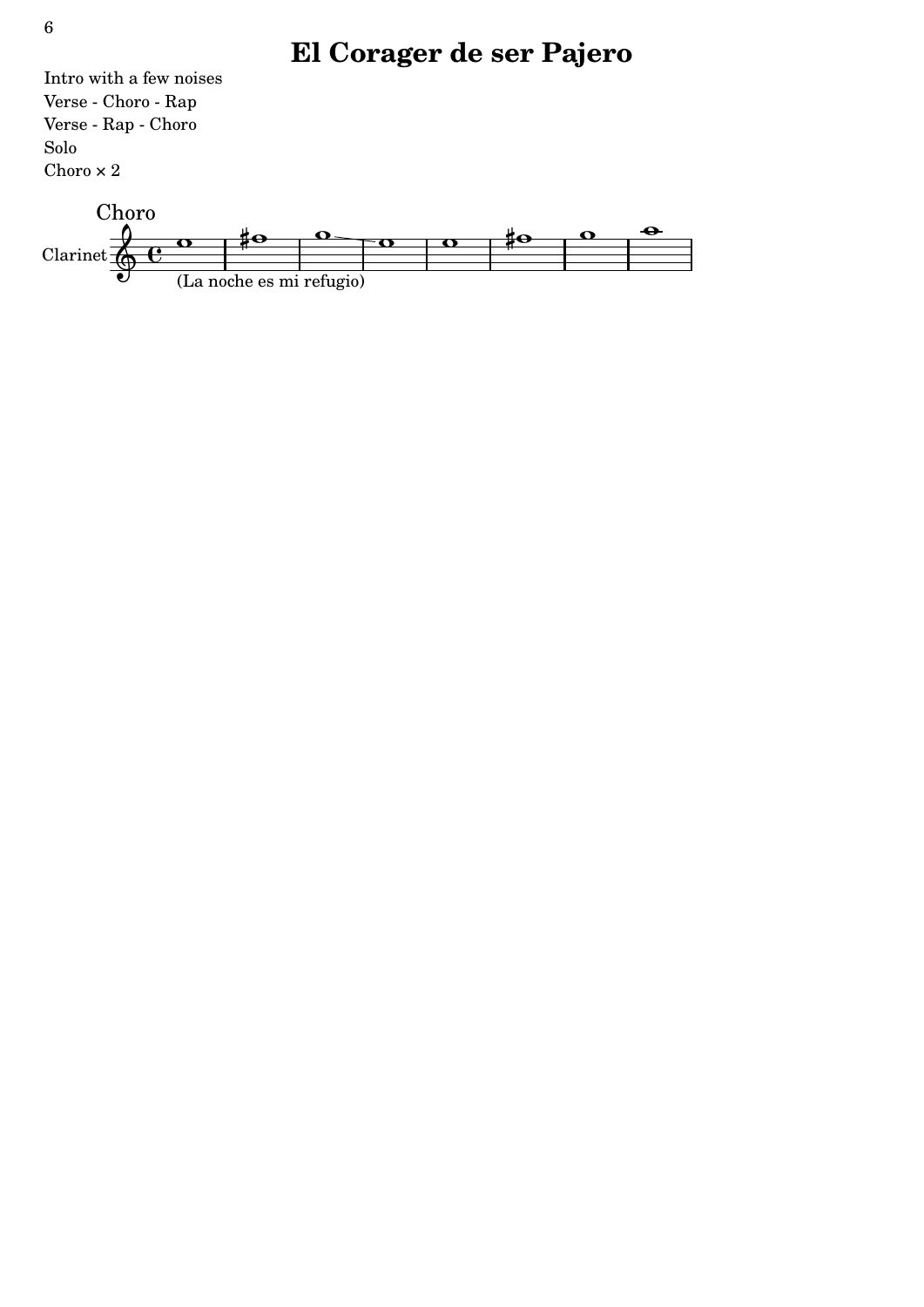### El Hijo Prodigo

Bas solo =  $2$  runder

Sax solo =  $4$  runder

 $\mbox{-}$  sidste af dem bliver til et riff som fortsætter under rap:

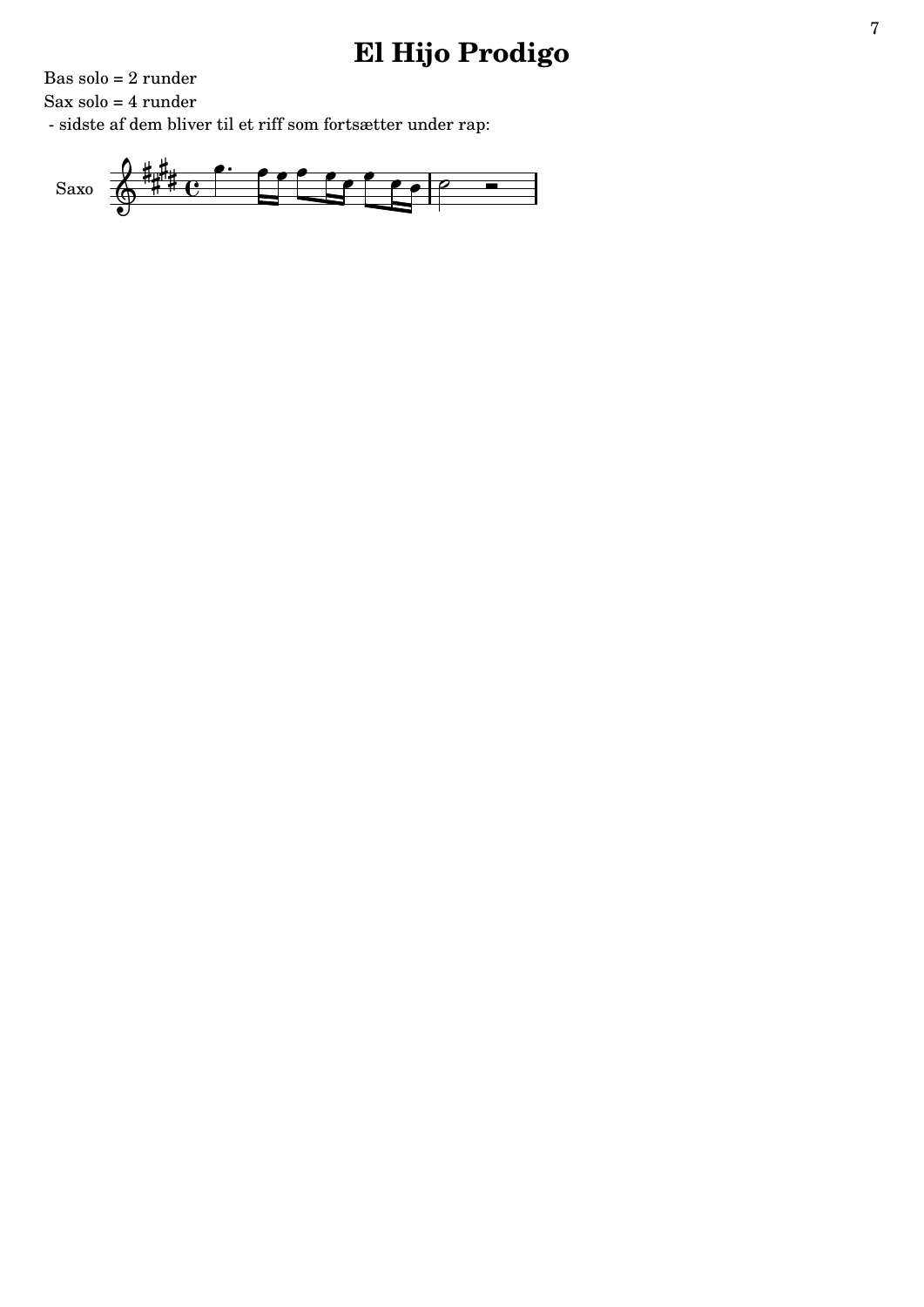### **Mi Canto Necesario**



 $\overline{\phantom{a}}$ 

 $\overline{\phantom{a}}$